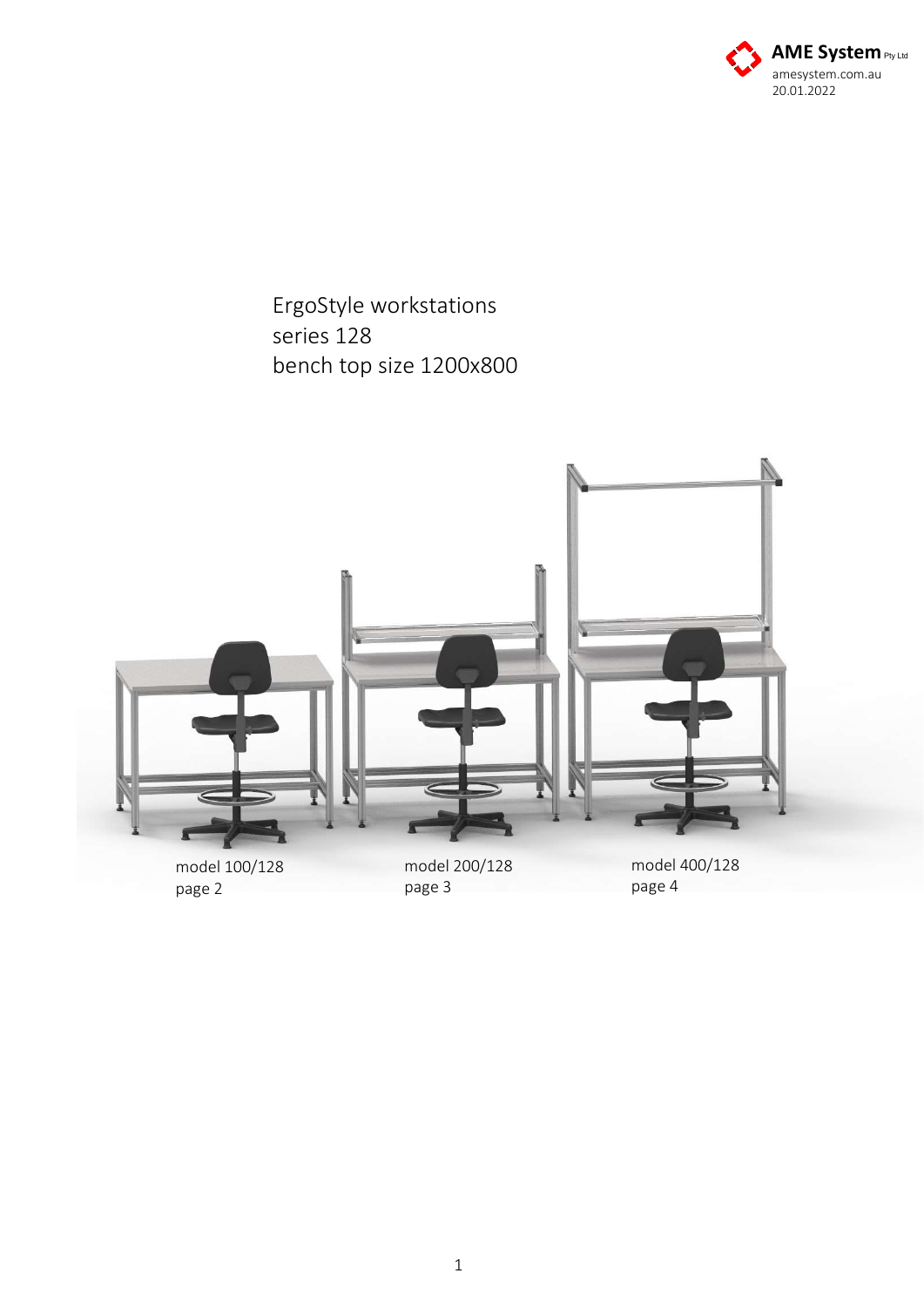





## ErgoStyle series model 100/128

Part Number: ES-100-128

standard features:

- 1. bench top 1200x800x25mm, white, prelaminated board with 2mm ABS edging
- 2. natural anodised aluminium frame
- 3. standard foot bar
- 4. four levelling feet

weight: 34.8kg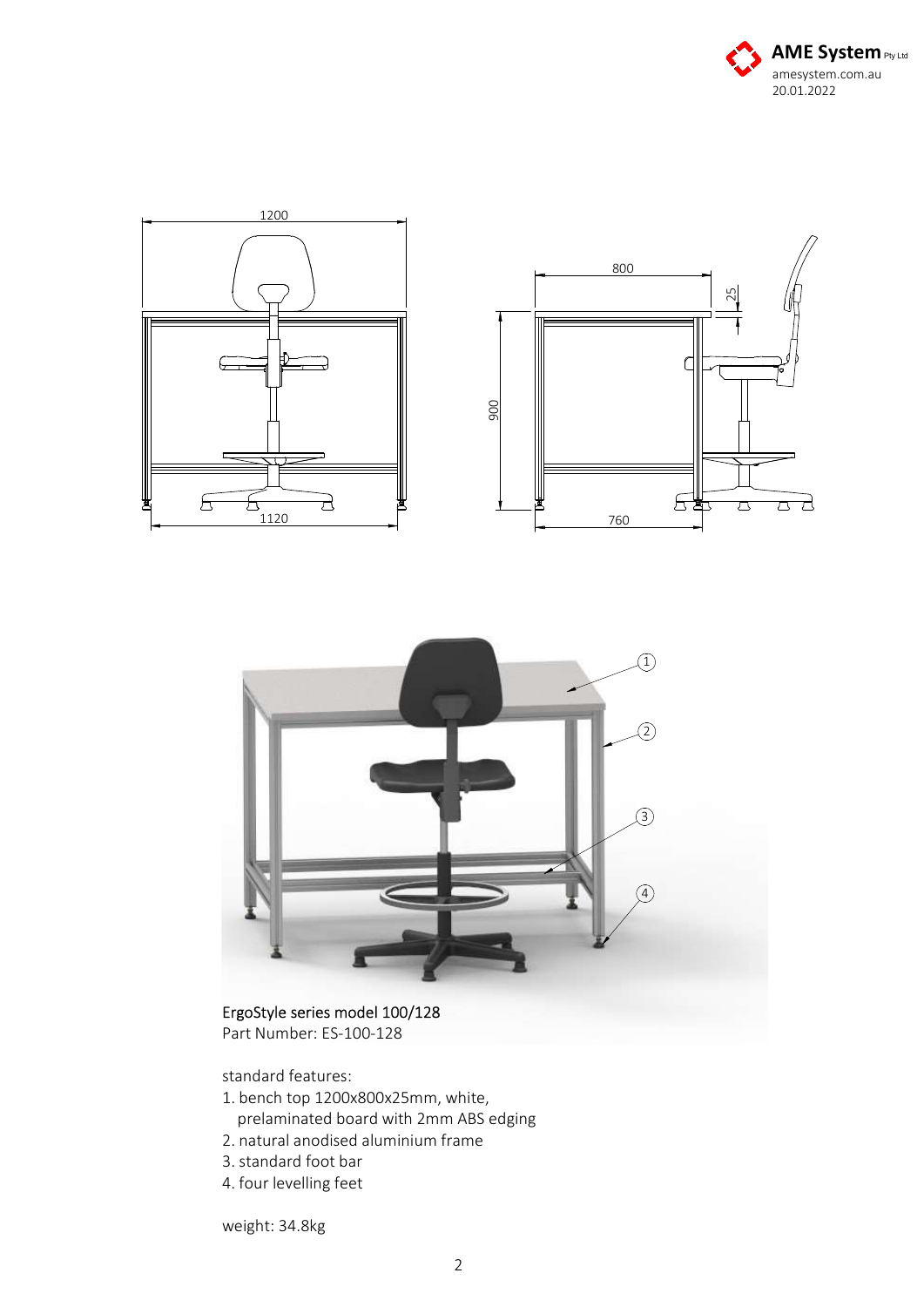



weight: 42.5kg